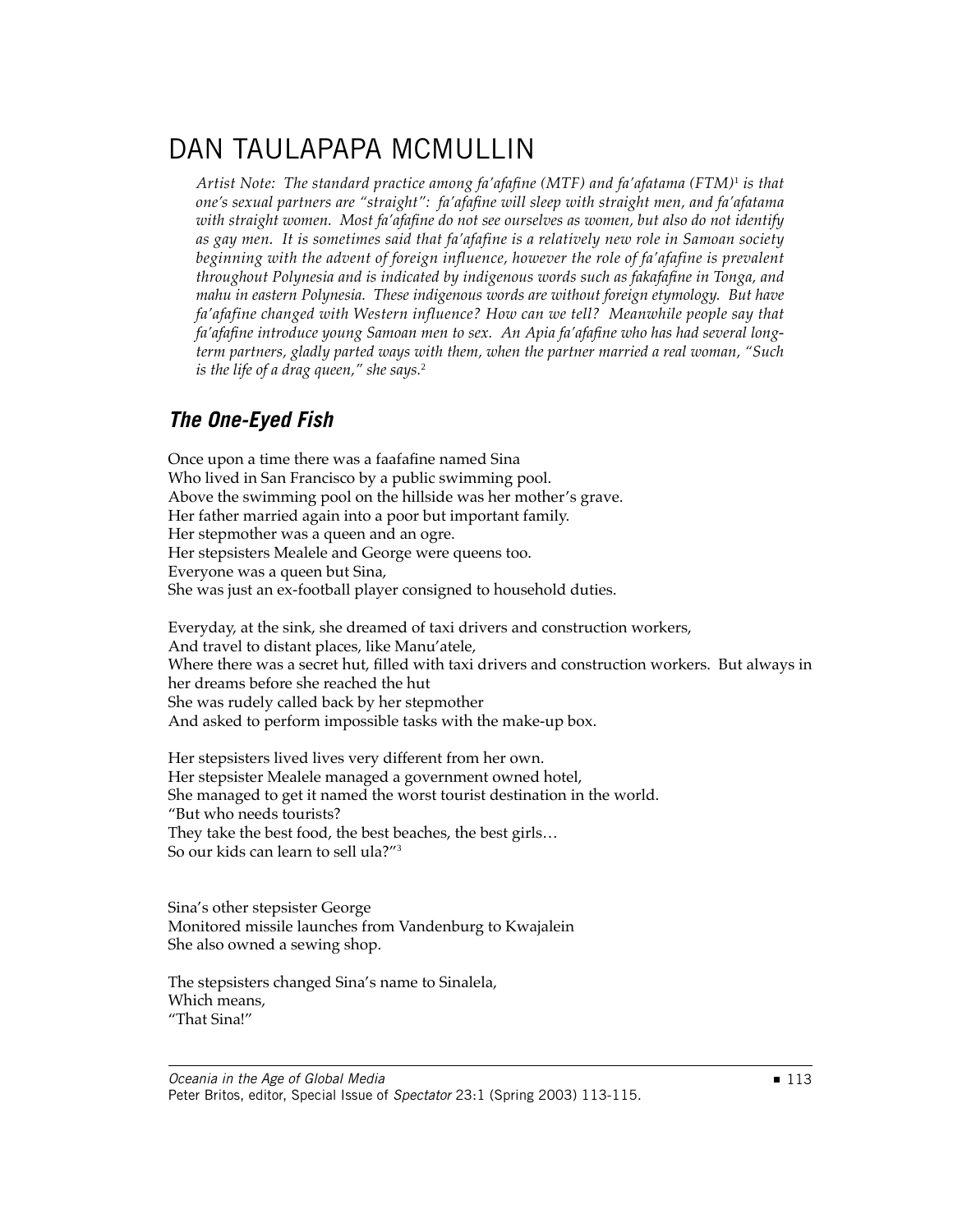## THE ONE-EYED FISH

One day, while Sinalela was washing dishes, Out of the sink popped a one-eyed fish! It must have swum up the plumbing from the sea. "One-eyed fish, one-eyed fish, take me to my Prince!"

Suddenly, Sinalela saw eight Heavens, she had turned into a spider. Her stepmother, who always watched Sinalela, screamed And washed Sinalela the spider down the sink with the one-eyed fish. The one-eyed fish swallowed the spider halfway down the plumbing. "One-eyed fish, one-eyed fish, take me to my Prince!"

At the bottom of the sea the one-eyed fish threw the spider up And said "Good-luck!"

Sinalela the spider began walking on her many legs towards land, But she was going the wrong direction And ended up thousands of miles away in the reef of Manu'atele. In the sea of Manu'atele live the aiku spirits. "Aiku spirits, aiku spirits, take me to my Prince!"<sup>4</sup>

It was night. The aiku spirits left their reef places To dance in the poula, The night party when human lovers meet Among the trees after hours.<sup>5</sup>

Sinalela the spider skipped through the branches of the rainforest, A phantom spark. She saw a beautiful party boy named Ui Who was drifting in the water near the shore, Waiting for his lover the sun to rise.

As the tide receded from the shore, the beauty of Ui Was revealed in the moonlight And Sinalela the spider called him Maui, Because of the receding waters, Which revealed him.

Skipping over his forearm She stung his hand and became a tattoo there, The tattoo of a spider on Maui's hand, And there Sinalela lived, Happily Ever After.